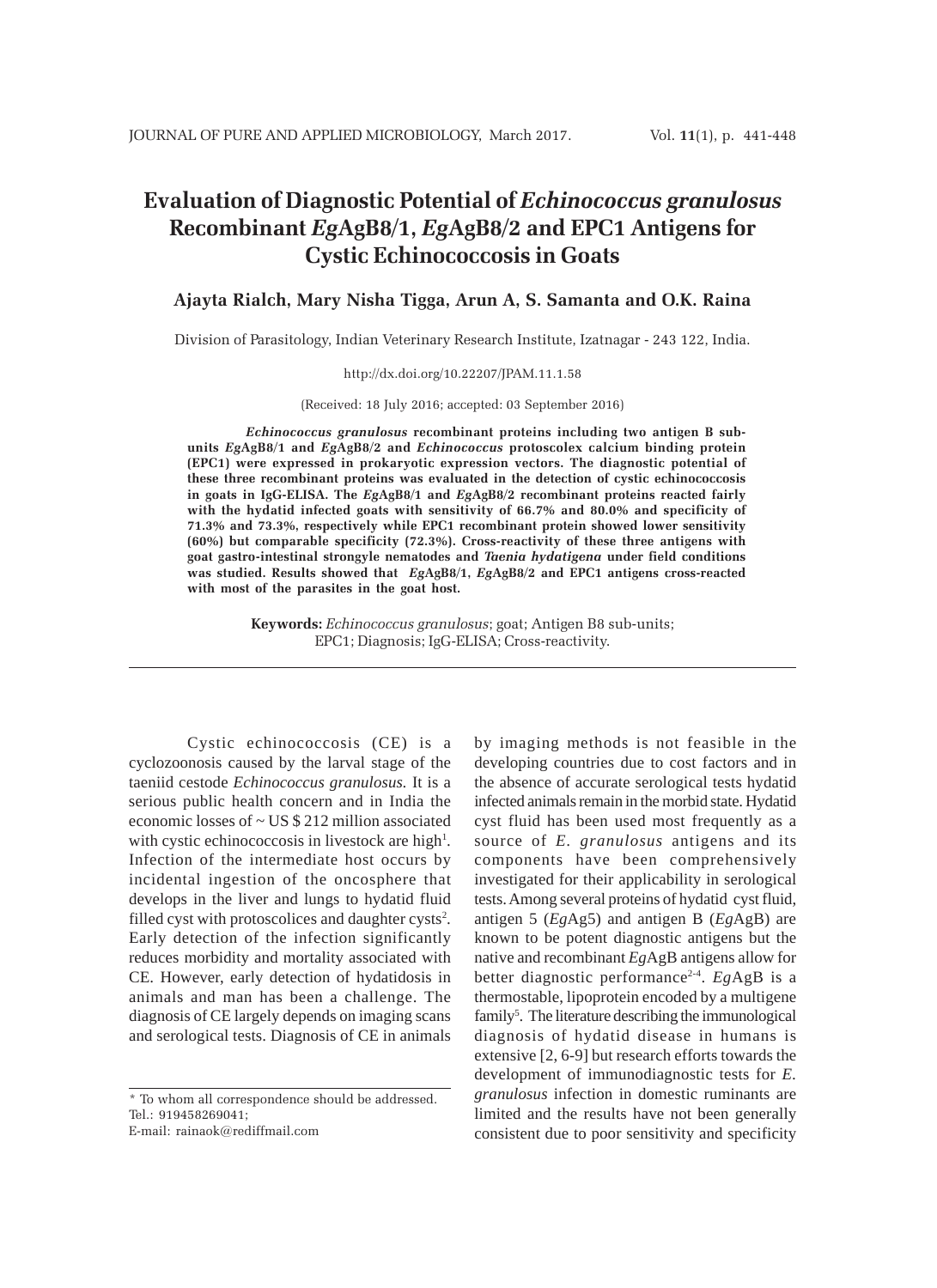of the immuno-assays in animals $10$ . The only reliable method of diagnosing hydatidosis in animals is by detection of cysts at necropsy. Therefore, present studies were undertaken to express three recombinant antigens *Eg*AgB8/1, *Eg*AgB8/2 and EPC1 known to be potent diagnostic antigens in human cystic echinococcosis and to assess their immunodiagnostic potential for cystic echinococcosis in goats.

## **MATERIALS AND METHODS**

Three recombinant proteins of *E. granulosus* including two *Eg*AgB sub-units *Eg*AgB8/1 and *Eg*AgB8/2 and *Echinococcus* protoscolex calcium binding protein (EPC1) were expressed in the prokaryotic expression vectors. Total RNA was isolated from the protoscolices retrieved from a fertile hydatid cyst from buffalo liver at a local abattoir using Trizol reagent (Invitrogen, USA). Briefly, ~0.2 x104 protoscolices were treated with Trizol reagent (1ml) and manually homogenized with a micropestle in a sterile 2.0 ml microcentrifuge tube. The lysed protoscolices were freeze-thawed at -80°C for multiple cycles together with manual homogenization to completely lyse the parasites. Total RNA was isolated from the lysed protoscolices following standard RNA isolation protocol (Invitrogen, USA). The RNA was converted to single stranded cDNA using oligodT primer and reverse transcriptase enzyme (MBI Fermentas, USA) following standard protocols of cDNA synthesis. The cDNA coding for each of the above three target proteins was PCR amplified with gene specific primers (Table1). The PCR products of three target cDNAs were cloned in pDRIVE cloning vector (Qiagen, Germany) and sequence confirmed for each cDNA.

# **Expression of the recombinant EgAgB8 sub-units and EPC1 protein**

The cDNAs coding for *Eg*AgB8/1, *Eg*AgB8/2 and EPC1 proteins were PCR amplified with primers designed with suitable restriction enzyme sites and expressed in three different prokaryotic expression vectors (Table 1).

*Eg*AgB8/1 protein was expressed in pRham vector in frame with solubility enhancing sumofusion protein (Expresso™ Rhamnose cloning and expression kit; Lucigen, USA). *E. cloni*® 10G chemically competent cells were transformed with

J PURE APPL MICROBIO*,* **11**(1), MARCH 2017.

the recombinant p<sup>Rham</sup> vector and a moderate level of the recombinant fusion protein was generated on induction of the culture with 0.2% L-rhamnose for 8 h at 37 °C. The bacterial cells were disrupted with 6 M guanidine hydrochloride in the lysis buffer (pH 8.0) supplemented with 18 mM imidazole and 10 mM â-mercaptoethanol, followed by sonication of the cell lysate with 3 bursts of 30 sec each at 10 micron amplitude. The protein was purified to complete homogeneity using Ni-NTA affinity chromatography. The recombinant protein was bound to Ni-NTA resin (Qiagen, Germany) at room temperature for 2 h with constant shaking. Affinity column was washed with wash buffer (pH 6.0) supplemented with 18 mM imidazole and protein eluted with elution buffer (pH 4.2).

 Expression of the *Eg*AgB8/2 recombinant protein was carried out in  $p^{ET32a (+)}$  vector in *Escherichia coli* BL21 (DE3).The cDNA was PCR amplified and cloned in the expression vector in frame with the vector fusion tag. An optimum level of expression of the *Eg*AgB8/2 recombinant protein was achieved at 6 h post-1mM IPTG induction at  $37$  °C. The recombinant protein was purified by lysis of the bacterial cells in lysis buffer (pH 8.0) containing 8 M urea and supplemented with 12 mM imidazole and 10 mM â-mercaptoethanol for 2 h at RT. The cell lysate was then sonicated on ice for 5 cycles of 30 sec each at 5 micron amplitude. The recombinant protein was bound to Ni-NTA resin at room temperature for 2 h with constant shaking. The affinity column was washed with wash buffer (pH 6.5) supplemented with 12 mM imidazole and recombinant protein eluted with elution buffer at pH 4.2.

The EPC1 target protein was expressed in pPROEXHT-b vector, with a higher level of expression of the recombinant protein achieved at 8 h post-IPTG induction at 37 °C. E. coli BL21 (DE3) cells induced with 1mM IPTG were disrupted in lysis buffer (pH 8.0) containing 6 M guanidine hydrochloride and supplemented with 16 mM imidazole at room temperature for 2 h and the recombinant protein was purified by Ni-NTA affinity chromatography. The wash buffer (pH 5.9) was supplemented with 16 mM imidazole and recombinant protein was eluted at pH 4.2. The composition of the lysis, wash and elution buffers used in the purification steps of each recombinant protein was 10 mM tris and 100 mM potassium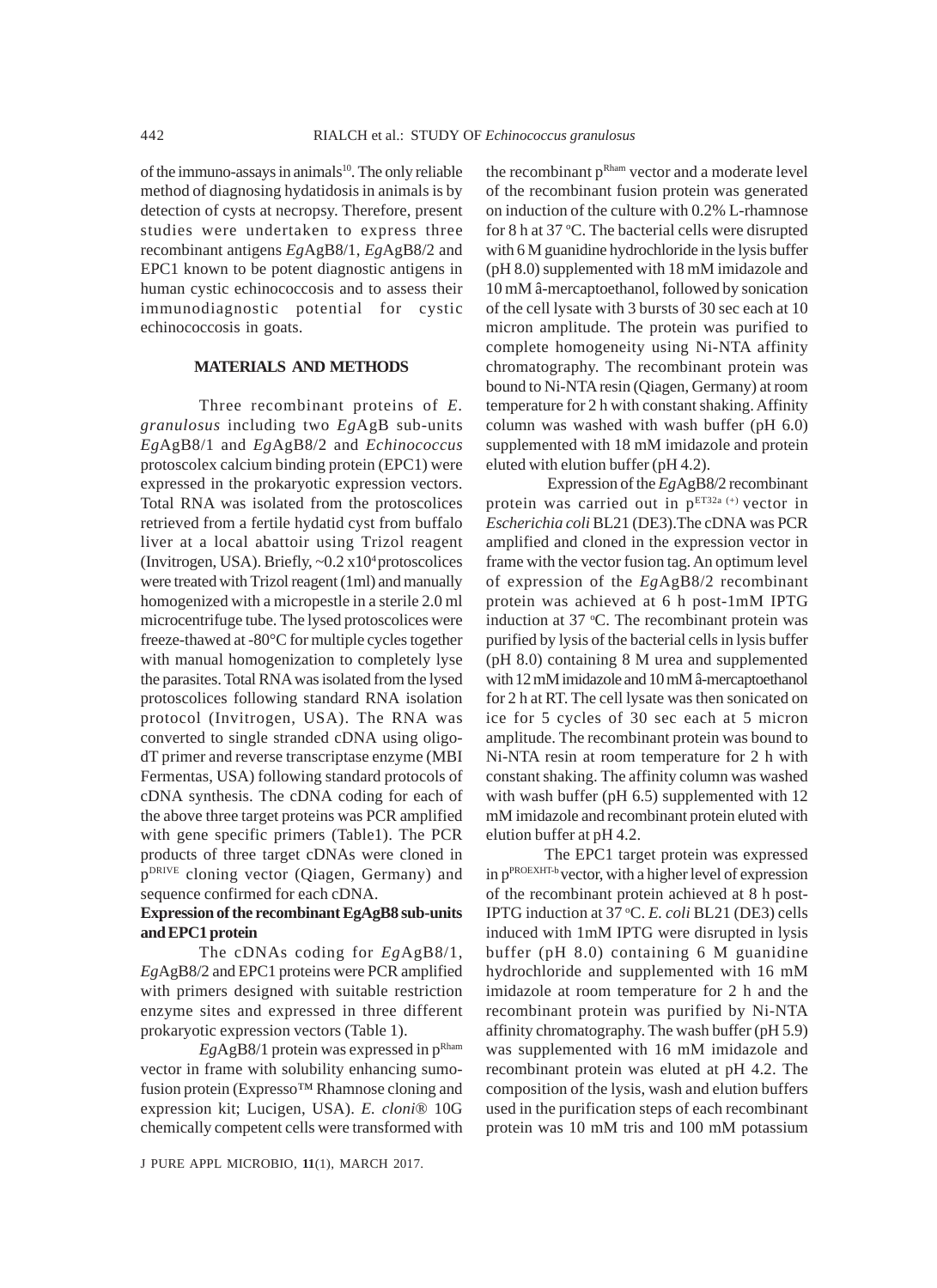dihydrogen phosphate containing 6M guanidine hydrochloride or 8M urea as protein denaturant.

The purified recombinant fusion proteins *Eg*AgB8/1, *Eg*AgB8/2 and EPC1 resolved at 25, 29 and 10.5 kDa, respectively in the SDS-PAGE.

# **Collection of goat sera**

Goats (n=116) were screened for hydatid infection at necropsy at the local abattoir. Out of the 116 animals examined at necropsy, 15 were positive for hydatid cysts in the liver or lungs and remaining 101 were negative for hydatid cysts. Sera were retrieved from these animals and screened for anti-hydatid antibodies by IgG-ELISA with the above three recombinant antigens. Sera were also collected from goats infected with other parasites for their cross-reactivity studies. Sera collected from healthy goats, maintained at Indian Veterinary Research Institute, Izatnagar, were used as negative control in the subsequent immunoassays. All experiments on goats were conducted as per the guidelines of the Institute Animal Ethics Committee.

### **Enzyme Linked Immunosorbent Assay**

Checker board titrations were done to optimize the concentration of each antigen.The amount of recombinant *Eg*AgB8/1, *Eg*AgB8/2 and EPC1 antigens coated on each well of the 96-well microtitre plate was optimized to  $1.0 \,\mu$ g /ml,  $2.0 \,\mu$ g /ml and 2.0 µg/ml of coating buffer, respectively. The optimal dilutions of serum samples and antigoat IgG-HRP conjugate (Sigma Chemicals, USA) used in the assay were 1:100-1:200 and 1:6000-



**Fig 1a & b.** IgG-ELISA showing immuno-reactivity (a) and cross reactivity (b) of the goat sera with recombinant antigen *Eg*AgB8/1 (Hd -Hydatid positive sera, N- Healthy goat sera (Negative control), GIN – Gastro intestinal nematodes, Tn-*Taenia hydatigena* positive sera)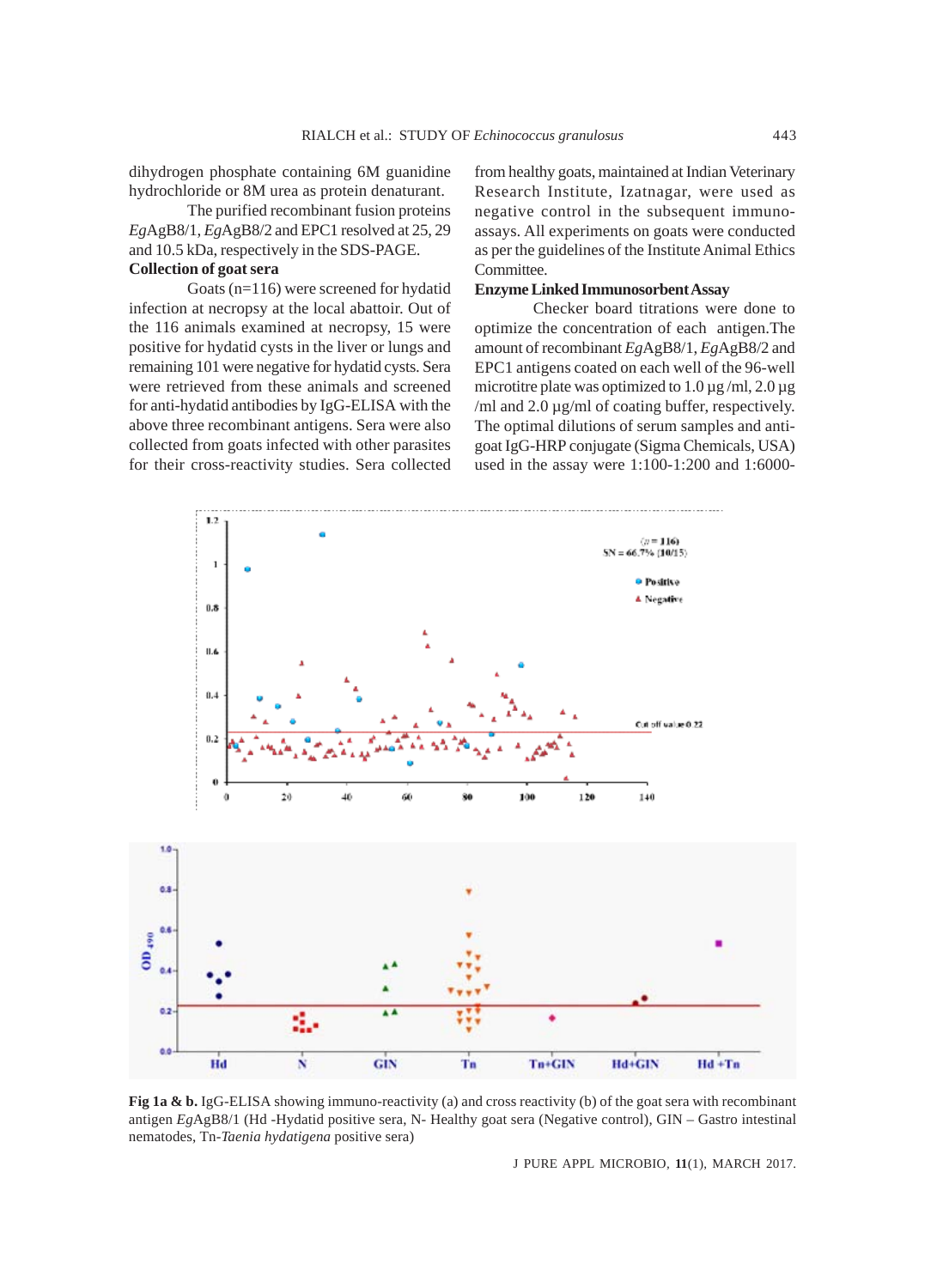1:12000, respectively for different antigens. Receiver Operating Characteristic (ROC) curve analysis was performed to determine the cut-off value for each recombinant antigen. Levels of sensitivity were plotted against the levels of one minus specificity at each cut-off point on a ROC curve. Cut-off values were selected that gave the highest sum of sensitivity  $(\%)$  and specificity  $(\%)$ , as described by Amagai *et al*<sup>11</sup>. The area under the ROC curve (AUC) was the parameter used to define the antigen's discriminatory values between ELISA positive and negative animals.

#### **RESULTS**

The *Eg*AgB8/1 antigen showed positive reactivity with 10/15 necropsy positive animals with

 $OD_{492}$  ranging between 0.22-1.18 above the cut-off value 0.22. However, 5/15 necropsy confirmed positive animals were negative with *Eg*AgB8/1 ELISA leading to the sensitivity of 66.7%. The IgG-ELISA with this antigen showed 29/101 (28.7%) necropsy negative animals for hydatid cyst as seropositive (Fig 1a). With antigen *Eg*AgB8/2, 12/15 necropsy confirmed positive animals were ELISA positive with  $OD_{492}$  values above the cut-off (0.29), thereby depicting the sensitivity of 80.0%. The IgG-ELISA with this antigen showed 27/101 (26.7%) necropsy negative animals as ELISA positive (Fig 2a). The EPC1 based ELISA carried out on the same number of sera had a lower sensitivity of 60% with 9/15 necropsy confirmed positive animals showing  $A_{492}$  above the cut-off value (0.29) and 6 were sero-negative with  $A_{492}$ 





**Fig 2a & b.** IgG-ELISA showing immuno-reactivity (a) and cross reactivity (b) of the goat sera with recombinant antigen *Eg*AgB8/2 (Hd -Hydatid positive sera, N- Healthy goat sera (Negative control), GIN – Gastro intestinal nematodes, Tn-*Taenia hydatigena* positive sera)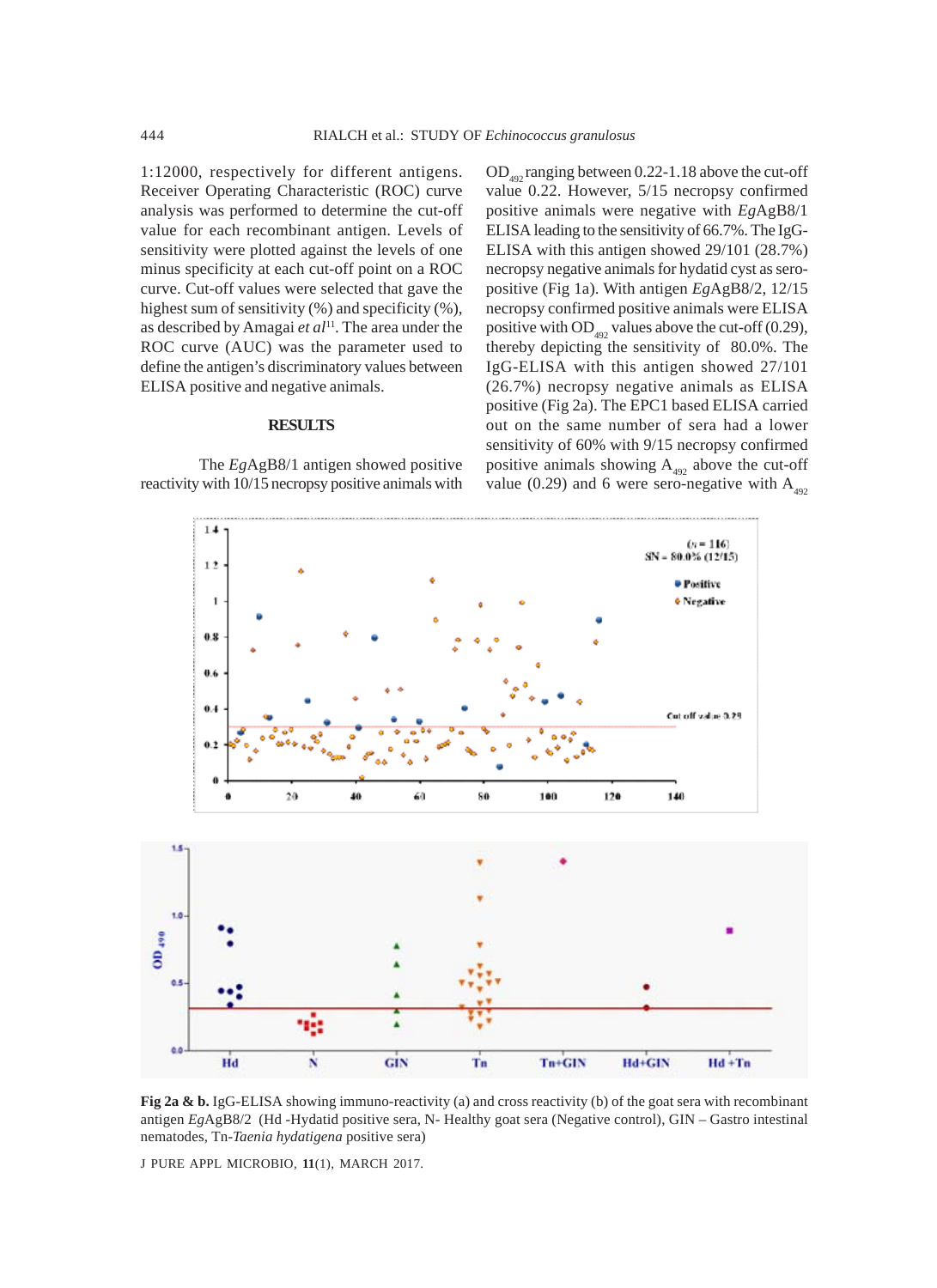below cut-off. A number of necropsy negative animals (26/101) were sero-positive (25.7%) with this antigen with  $A_{492}$  above the cut-off (Fig 3a). The comparative sensitivity, specificity, positive and negative predictive values of the three assays showed that *Eg*AgB8/2 antigen has higher sensitivity and specificity than the other two antigens (Table 2).

Studies on the cross-reactivity of each recombinant antigen were conducted with goat sera positive for gastrointestinal (GI) strongyle nematodes and *Taenia hydatigenia*. The *Eg*AgB8/ 1 antigen showed immuno-reactivity with sera of 3/5 GI nematode infected goats and 14/21 *T. hydatigena* positive goats with  $OD_{492}$  above cut off (0.22). However, serum of single goat with a mixed infection of *T. hydatigena* and GI nematodes showed  $OD$ <sub>492</sub> below negative cut-off. All the goats with a mixed infection of hydatid, *T. hydatigena* and GI nematodes reacted with the antigen *Eg*AgB8/1(Fig 1b).

The *Eg*AgB8/2 antigen showed reactivity with 4/5 sera positive for GI nematodes and 16/21 *T. hydatigena* positive sera with  $OD_{492}$  above cut off (0.29). The serum of a single goat with mixed infection of *T. hydatigena* and GI nematodes showed  $OD_{492}$  above negative cut-off. Goats with a mixed infection of hydatid, *T. hydatigena* and GI nematodes also reacted with the antigen *Eg*AgB8/ 2 (Fig 2b).



**Fig 3a & b.** IgG-ELISA showing immuno-reactivity (a) and cross reactivity (b) of the goat sera with recombinant antigen EPC1 (Hd - Hydatid positive sera, N- Healthy goat sera (Negative control), GIN - Gastro intestinal nematodes, Tn-*Taenia hydatigena* positive sera)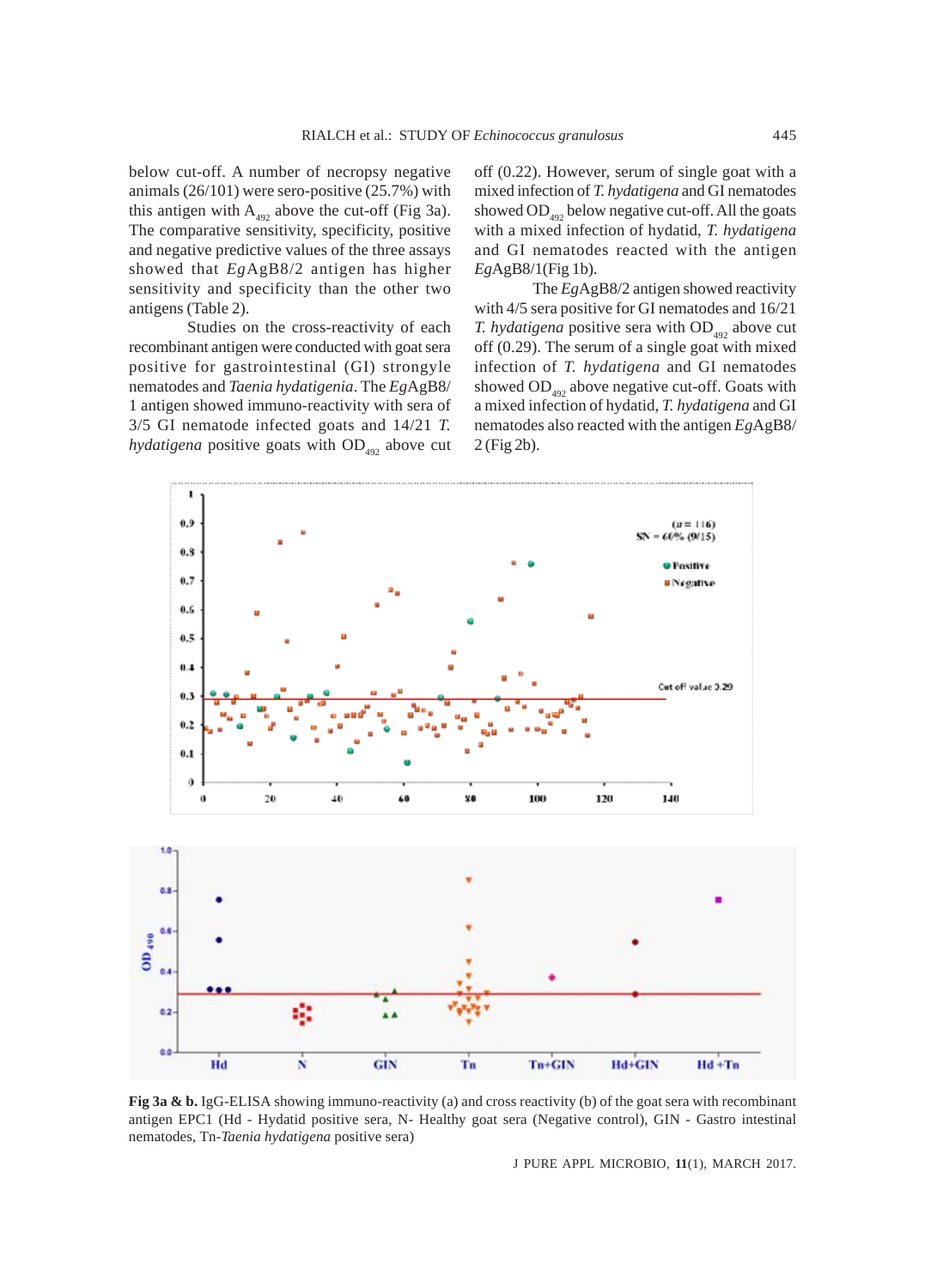The EPC1 antigen showed sero-reactivity with 2/5 GI nematodes, 8/21 *T. hydatigena* infected goats with  $OD_{492}$  above cut-off (0.29). The serum of the goat with a mixed infection of *T. hydatigena* and GI nematodes reacted with this antigen with  $OD_{492}$  above negative cut-off. Goats with a mixed infection of hydatid, *T. hydatigena* and GI nematodes also reacted with the antigen EPC1 in IgG ELISA (Fig 3b).

#### **DISCUSSION**

Two sub-units of *E. granulosus* AgB *viz. Eg*AgB8/1 and *Eg*AgB8/2 along with EPC1 were expressed as recombinant proteins and evaluated in the present investigation for the detection of CE in goats. The two antigen B sub-units *Eg*AgB8/1 and EgAgB8/2 showed a sensitivity of 66.7% and 80% and specificity of 71.3% and 73.3%, respectively. However, EPC1 antigen showed a lower sensitivity (60%) but comparable specificity (72.3%). The three recombinant antigens were found to cross-react with the sera of goats infected with gastrointestinal strongyle nematodes and *Taenia hydatigenia* equally. Likewise, EPC1 that has shown a potential in the immunodiagnosis of human hydatidosis<sup>12-14</sup> also cross-reacted with the above parasites in goat host. The results indicate that these proteins share cross-reacting epitopes between the taeniid cestodes and strongyle nematodes. IgG4 sub-class antibody has been shown to reduce the cross-reactivity of *Eg*AgB8/

**Table 1.** Primer sequences designed for PCR amplification (A) and cloning of three cDNAs coding for the recombinant antigens in expression vectors (B). \*Sequences with restriction enzyme sites are indicated in bold and sequences for homologous recombination with SUMO / pRham vector sequence are indicated in bold with italics (B).

|                                                                                                                              | Gene     | Primer name       |         | Primer<br>length      | Primer Sequence $(5^1 \land 3^1)$ |             |            | Amplicon<br>size |          |
|------------------------------------------------------------------------------------------------------------------------------|----------|-------------------|---------|-----------------------|-----------------------------------|-------------|------------|------------------|----------|
| A                                                                                                                            | EgAgB8/1 | $B8/1-FOR$        |         | 24bp                  | ATG CTT CTC GCT CTG GCT CTC GTC   |             |            |                  | $247$ bp |
|                                                                                                                              |          | $B8/1-REV$        |         | 24bp                  | CTA TTC ACC TTC AGC AAT CAA CCC   |             |            |                  |          |
|                                                                                                                              | EgAgB8/2 | <b>B8/2-FOR</b>   |         | 21bp                  | AAA GAT GAG CCA AAA GCA CAC       |             |            | 250bp            |          |
|                                                                                                                              |          | <b>B8/2-REV</b>   |         | 24bp                  | TTA CTT TGA ATC ATC ATC TTT TTC   |             |            |                  |          |
|                                                                                                                              | EPC1     | <b>EPC-FOR</b>    |         | 21bp                  | TGC GTT TGT CGT TCC TGC CGT       |             |            | $231$ bp         |          |
|                                                                                                                              |          | <b>EPC-REV</b>    |         | 22bp                  | TTA GAA GAG AGC CAT TAA CTC A     |             |            |                  |          |
| B                                                                                                                            | EgAgB8/1 | B8/1-FOR-SUM      |         | 39 bp                 | CGC GAA CAG ATT GGA GGT ATG CTT   |             |            | $281$ bp         |          |
|                                                                                                                              |          |                   |         | CTC GCT CTG GCT CTC   |                                   |             |            |                  |          |
|                                                                                                                              |          | B8/1-REV-SUM      |         | 40 bp                 | GTG GCG GCC GCT CTA TTA TTC ACC   |             |            |                  |          |
|                                                                                                                              |          |                   |         | TTC AGC AAT CAA CCC T |                                   |             |            |                  |          |
|                                                                                                                              | EgAgB8/2 | B8/2-FOR-EX       |         | 33bp                  | GGA TCC ATG GGC AAA GAT GAG       |             |            |                  | 270bp    |
|                                                                                                                              |          | CCA AAA GCA CAC   |         |                       |                                   |             |            |                  |          |
|                                                                                                                              |          | B8/2-REV-EX       |         | 32bp                  | CTC GAA GCT TAC TTT GAA TCA       |             |            |                  |          |
|                                                                                                                              |          |                   |         |                       | TCA TCT TTT TC                    |             |            |                  |          |
|                                                                                                                              | EPC1     | <b>EPC-FOR-EX</b> |         | 31bp                  | CCA TGG ATC CTG CGT TTG TCG       |             |            | $251$ bp         |          |
|                                                                                                                              |          |                   |         |                       | TTC CTG CCG T                     |             |            |                  |          |
|                                                                                                                              |          | <b>EPC-REV-EX</b> |         | 32 bp                 | CGA GTC TAG ATT AGA AGA GAG       |             |            |                  |          |
|                                                                                                                              |          |                   |         | CCA TTA ACT CA        |                                   |             |            |                  |          |
| Table 2. Showing sensitivity, specificity and accuracy of IgG-ELISA<br>with three recombinant antigens based on ROC analysis |          |                   |         |                       |                                   |             |            |                  |          |
|                                                                                                                              | Antigen  | <b>AUC</b>        | Cut-off | Sensitivity           |                                   | Specificity | <b>PPV</b> | <b>NPV</b>       | Accuracy |
|                                                                                                                              |          |                   |         | $(\% )$               |                                   | (% )        | (% )       | (% )             | (% )     |
|                                                                                                                              | EgAgB8/1 | 0.690             | 0.22    | 66.7                  |                                   | 71.3        | 25.6       | 93.5             | 70.6     |
|                                                                                                                              | EgAgB8/2 | 0.740             | 0.29    | 80                    |                                   | 73.3        | 30.7       | 96.1             | 74.1     |
|                                                                                                                              | EPC1     | 0.558             | 0.29    | 60                    |                                   | 72.3        | 25.7       | 92.5             | 72.4     |
|                                                                                                                              |          |                   |         |                       |                                   |             |            |                  |          |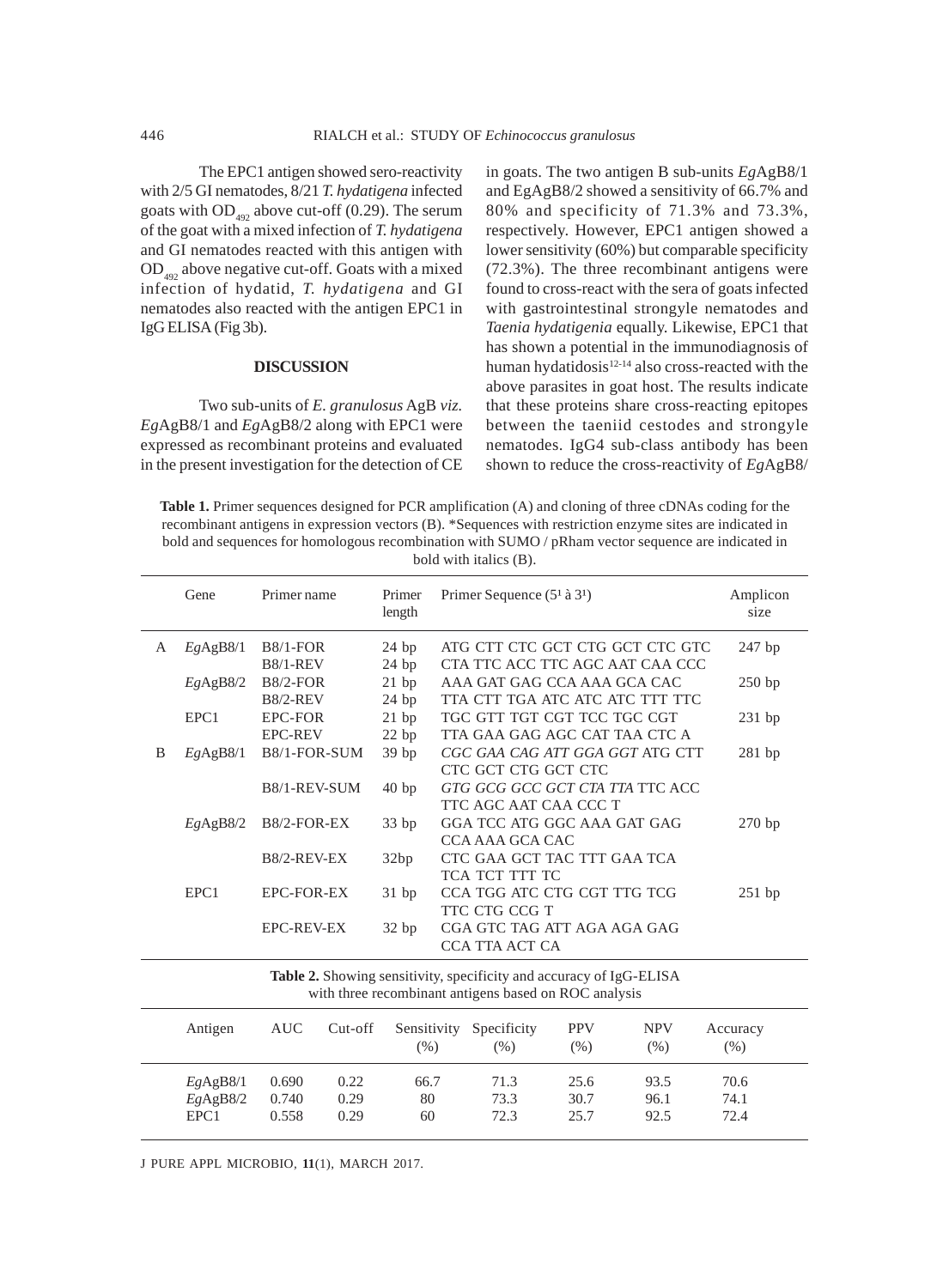2 in human patients<sup>15, 16</sup> but no such study has been carried out in goats. Therefore, immunoassays using IgG4 isotype of the antibody could be evaluated for better sensitivity and specificity of these antigens in goats. Peptide based ELISA for improving the sensitivity and specificity of these antigens may also be tested.

Immunodiagnosis of CE in different hosts like pig, cattle, goat, buffalo and camel has been investigated but specific and sensitive diagnosis has been compromised due to false positive reactions and weak serological response generated in infected animals<sup>17-19</sup>. Serological cross-reactivity of the hydatid cyst antigens with taeniid cestodes including *Taenia hydatigena* and *T. ovis* has hindered the accurate serological diagnosis of hydatid infection in sheep<sup>17</sup>. Furthermore, natural intermediate host animals produce very poor antibody responses to infection compared with the relatively high levels of specific antibody evident in human infection<sup>17</sup>. Different groups have reported different findings on using the same antigenic component in diagnostic assays, with some authors reporting low antibody response in sheep to antigen  $B^{20, 21}$  while others showing reasonably high and specific antibody reactivity against antigen B in livestock<sup>18, 22-26</sup>. Crossreactivity of antigen B (similar to antigen 5) with other helminth parasites has been a recurrent challenge to the immunodiagnostic potential of these antigens $10$ .

The cross-reactivity of the three recombinant antigens with other helminths in goats detected in the present study compromises the specificity of the test. However, these antigens can be used in the sero-surveillance of the goat flocks for cystic echinococcosis in the endemic regions of the country. The present results provide first information on the cross-reactivity of the three potent human CE diagnostic molecules *Eg*AgB8/ 1, *Eg*AgB8/2 and EPC1 of *E. granulosus* with the helminth parasites of goat. This investigation was carried out on a smaller number of goats but screening of larger sample size and determining the cross-reactivity with more species of helminths parasitizing goats is needed for validating the utility of these three antigens in the sero-diagnosis of cystic echinococcosis in goats.

#### **ACKNOWLEDGMENTS**

The authors are highly thankful to the Director, Indian Council of Agricultural Research-Indian Veterinary Research Institute, Izatnagar, India for providing necessary facilities for completing the present research work. The first author is also thankful to Department of Science and Technology, Government of India, New Delhi for providing INSPIRE fellowship for her Ph D programme.

#### **REFERENCES**

- 1. Singh, B.B., Dhand, N.K., Ghatak, S., Gill, J.P. Economic losses due to cystic echinococcosis in India: Need for urgent action to control the disease. *Prev. Vet. Med*., 2014; **113**: 1-12.
- 2. Brunetti, E., Kern, P., Vuitton, D.A. Expert consensus for the diagnosis and treatment of cystic and alveolar echinococcosis in humans. *Acta Trop*., 2010; **114**: 1–16.
- 3. Lorenzo, C., Last, J.A., Gonzalez-Sapienza, G.G. The immunogenicity of *Echinococcus granulosus* antigen 5 is determined by its posttranslational modifications. *Parasitology*, 2005; **131**: 669–677.
- 4. Ortona, E., Rigano, R., Margutti, P., Notargiacomo, S., Ioppolo, S., Vaccari, S., Barca, S., Buttari, B., Profumo, E., Teggi, A., Siracusano, A. Native and recombinant antigens in the immunodiagnosis of human cystic echinococcosis. *Parasite Immunol*., 2000; **22**: 553–559.
- 5. Haag, K.L, Alves-Junior, L., Zaha, A., Ayala, F.J. Contingent, non-neutral evolution in a multicellular parasite: natural selection and gene conversion in the *Echinococcus granulosus* antigen B gene family. *Gene*, 2004; **333**: 157– 167.
- 6. Zhang, W., McManus, D.P. Recent advances in the immunology and diagnosis of echinococcosis. FEMS *Immunol. Med. Microbiol*., 2006; **47**: 24– 41.
- 7. Craig, P.S., McManus, D.P., Lightowlers, M.W., Chabalgoity, J.A., Garcia, H.H., Gavidia, C.M., Gilman, R.H., Gonzalez, A.E., Lorca, M., Naquira, C., Nieto, A. Prevention and control of cystic echinococcosis. *Lancet Infect. Dis*., 2007; **7**(6): 385-394.
- 8. McManus, D.P., Gray, D., Zhang, W., Yang, Y.R. Diagnosis, treatment and management of